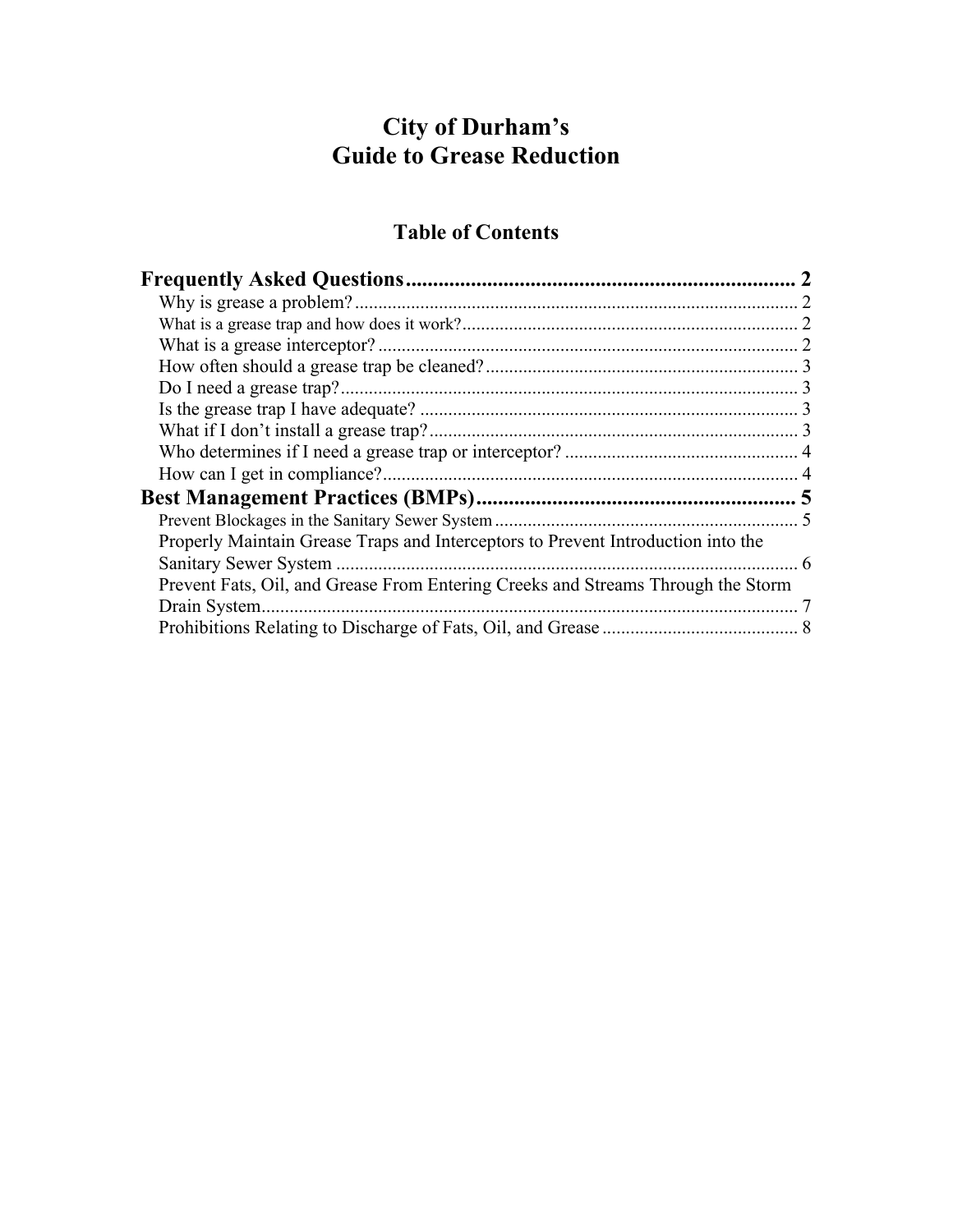# <span id="page-1-0"></span>**Frequently Asked Questions**

## **Why is grease a problem?**

Grease is singled out for special attention because of its poor solubility in water and its tendency to separate from the liquid solution.

Large amounts of oil and grease in the wastewater cause trouble in the collection system pipes. It decreases pipe capacity and, therefore, requires that piping systems be cleaned more often and/or some piping to be replaced sooner than otherwise expected. Oil and grease also hamper effective treatment at the wastewater treatment plant.

Grease in a warm liquid may not appear harmful. But, as the liquid cools, the grease or fat congeals and causes nauseous mats on the surface of settling tanks, digesters, and the interior of pipes and other surfaces which may cause a shutdown of wastewater treatment units.

Problems caused by wastes from restaurants and other grease-producing establishments have served as the basis for ordinances and regulations governing the discharge of grease materials to the sanitary sewer system. This type of waste has forced the requirement of the installation of preliminary treatment facilities, commonly known as grease traps or interceptors.

## **What is a grease trap and how does it work?**

A trap is a small reservoir built into the wastewater piping a short distance from the grease producing area. Baffles in the reservoir retain the wastewater long enough for the grease to congeal and rise to the surface. The grease can then be removed and disposed properly.

## **What is a grease interceptor?**

An interceptor is a vault with a minimum capacity of between 500 gallons that is located on the exterior of the building. The vault includes a minimum of two compartments, and flow between each compartment is through a 90° fitting designed for grease retention. The capacity of the interceptor provides adequate residence time so that the wastewater has time to cool, allowing any remaining grease not collected by the traps time to congeal and rise to the surface where it accumulates until the interceptor is cleaned.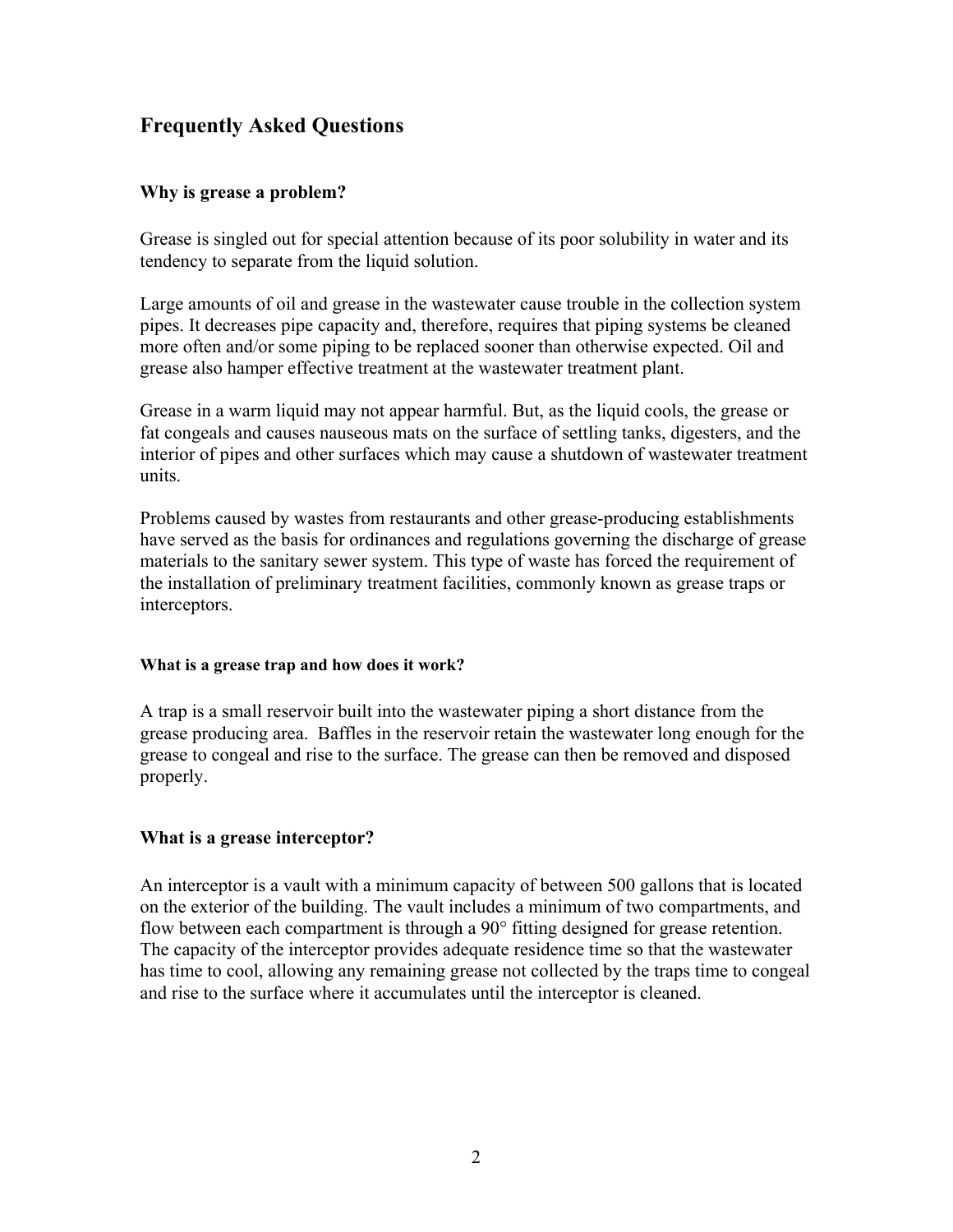## <span id="page-2-0"></span>**How often should a grease trap be cleaned?**

All removal systems must be cleaned on a monthly schedule. More frequent cleaning will be required if a user's discharge contains more than 250 mg/L of fat, oil, and grease. Less frequent cleaning is permitted if it can be demonstrated to the City that the 250 mg/L limit can be met with the proposed cleaning schedule.

## **Do I need a grease trap?**

Any establishment that introduces grease or oil into the drainage and sewage system in quantities large enough to cause line blockages or hinder sewage treatment is required to install a grease trap or interceptor. Interceptors are usually required for high volume restaurants and large commercial establishments such as hotels, hospitals, factories, or school kitchens. Grease traps are required for small volume (fast food or take-out restaurants with limited menus, minimum dishwashing, and/or minimal seating capacity) and medium volume (full menu establishments operating 8-16 hrs/day and/or serving 100-400 meals/day) establishments. Medium volume establishments may be required to install an interceptor depending upon the size of the establishment.

## **Is the grease trap I have adequate?**

The size of the trap depends on the discharge of a facility.

The size will also depend largely upon the maintenance schedule. If a grease trap or interceptor is not maintained regularly it will not provide the necessary grease removal. The establishment should work out a specific cleaning schedule that is right for the establishment. All grease traps need to have the grease cleaned out periodically and no one likes to do the job. It is a dirty job. Running extremely hot water down the drain only moves the problem down stream. It does not go away. Catch the grease at the source! This is the most economical means to reduce all costs.

## **What if I don't install a grease trap?**

Best Management Practices (BMPs) must be implemented. If an establishment cannot be in compliance with BMPs then a grease trap will have to be installed. Remember if an establishment uses grease and oil in food preparation, it will eventually encounter a maintenance problem with a plugged building sewer line. The blockage can create a sewer backup situation and ultimately a potential health problem in the establishment. Someone will have to pay for removing the blockage.

If the problem is in the building sewer line, then the establishment has direct responsibility for paying for the maintenance. If the blockage or restriction is in the public sewer main and it can be proven that the establishment is the cause of the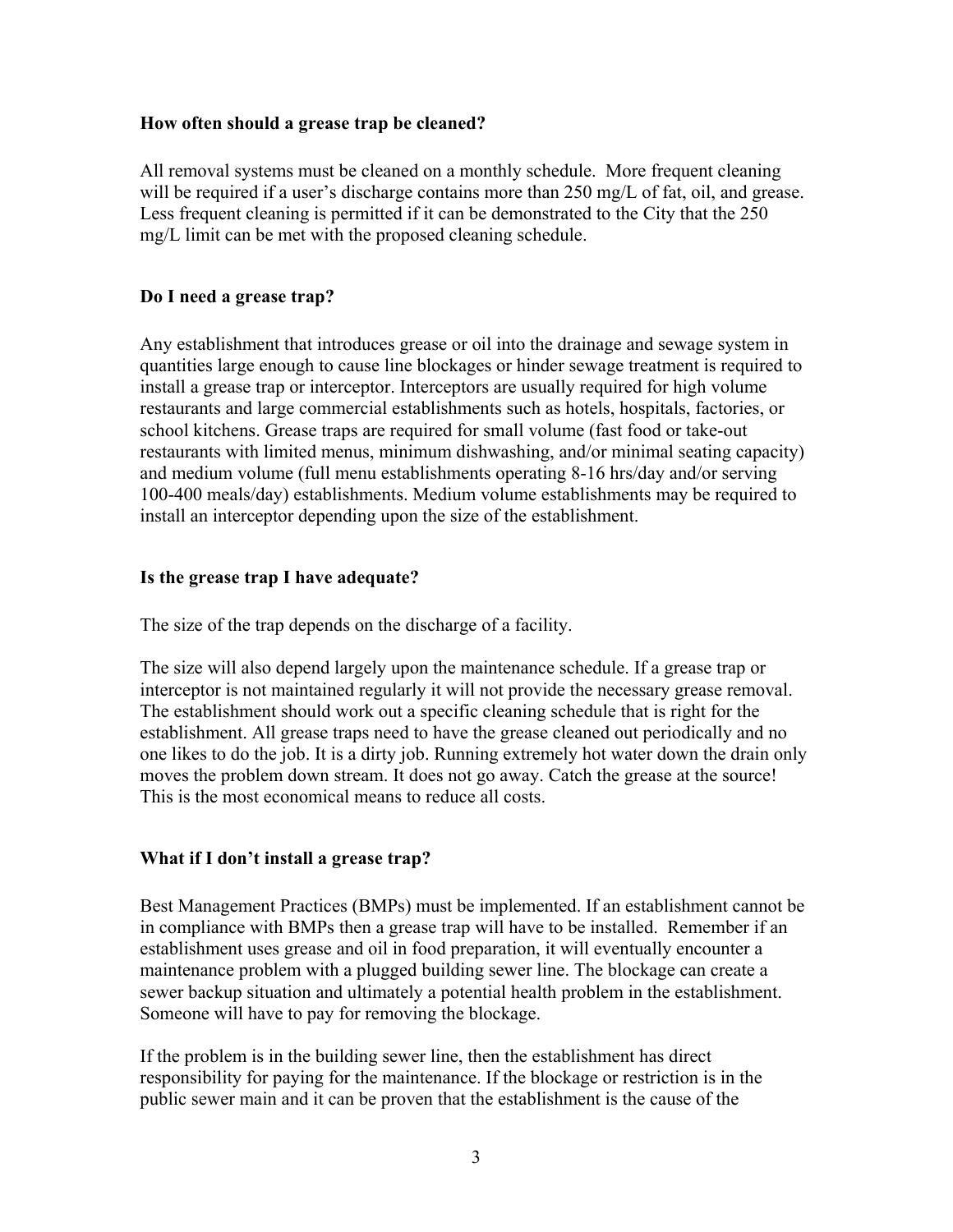<span id="page-3-0"></span>blockage, then the establishment may have to pay for the public sewer to be maintained. Blocking a sanitary sewer line is also a violation of the federal Clean Water Act.

## **Who determines if I need a grease trap or interceptor?**

The NC State Plumbing Code chapter 10 section 1004.4 states that a grease interceptor shall be installed in the waste line leading from sinks, drains or other fixtures in the following establishments when, in the opinion of the plumbing official, a hazard exists: restaurants, hotel kitchens or bars, factory cafeterias or restaurants, clubs, or other uses where grease can be introduced into the drainage system in quantities that can affect line stoppage or hinder sewage disposal.

In addition to the state plumbing code, the City of Durham's local Sewer Use Ordinance regulates grease traps or interceptors.

## **How can I get in compliance?**

The establishment should contact the pretreatment coordinator for assistance.

The acceptable practice of minimizing oil and grease is to remove it at the source. Many times this can be accomplished by modifying management practices to avoid or minimize the amount of oil and grease allowed to enter the waste stream.

There are many different ways to separate and remove oil and grease from the waste stream. The most common method is to use a grease trap. Traps are generally modified septic tanks placed to receive kitchen wastes only and act as a settling and separation basin. Other methods are grease interceptors, and automatic separators. All of these require maintenance and regular removal of the oil and grease.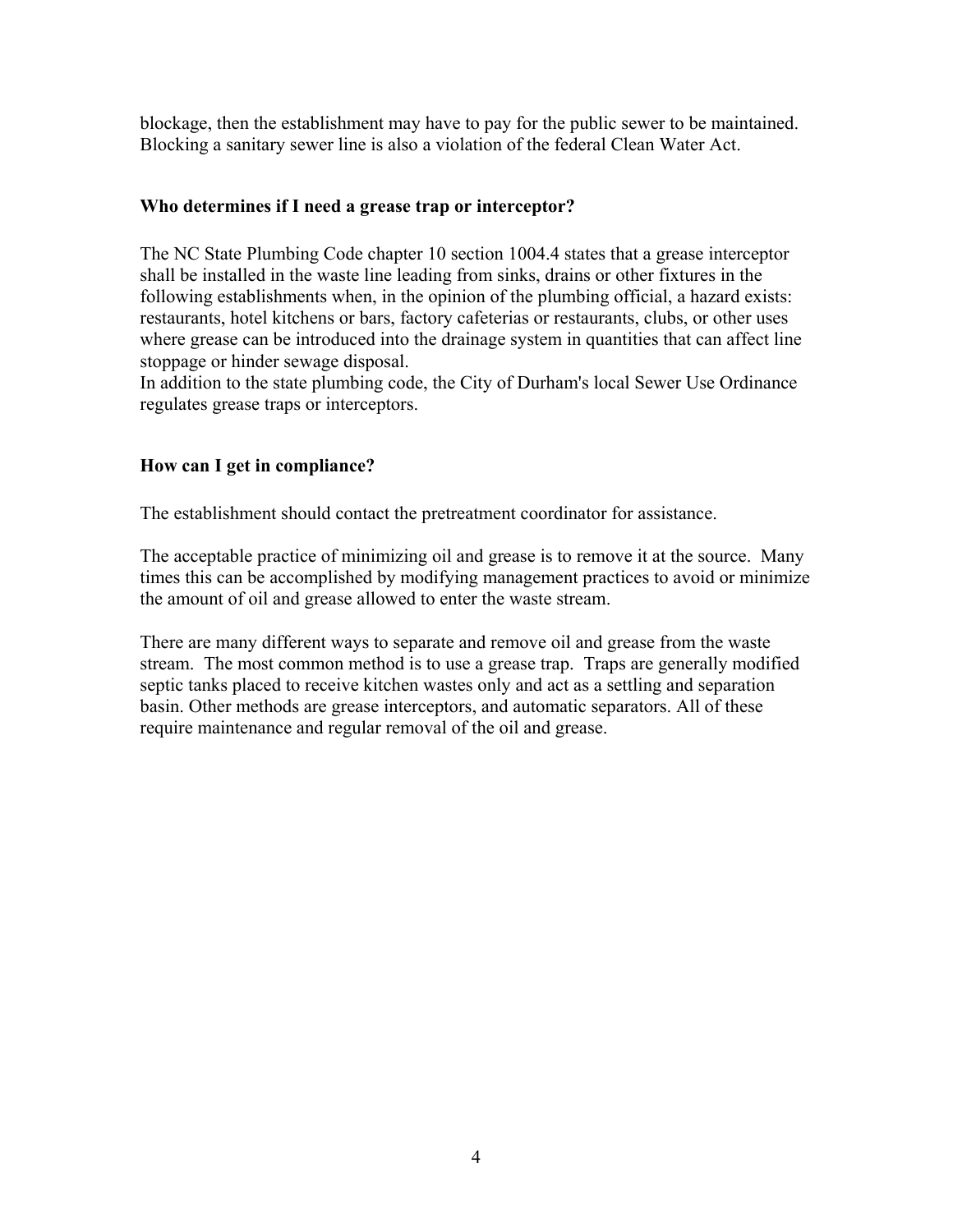# <span id="page-4-0"></span>**Best Management Practices (BMPs)**

#### **Prevent Blockages in the Sanitary Sewer System**

*Train kitchen staff and other employees about how they can help ensure BMPs are implemented.* 

People are more willing to support an effort if they understand the basis for it. All of the subsequent benefits of BMPs will have a better chance of being implemented. Talk to the establishment manager about the training program that he/she has implemented.

*Post "No Grease" signs above sinks and on the front of dishwashers.* 

Signs serve as a constant reminder for staff working in kitchens. These reminders will help minimize grease discharge to the traps and interceptors and reduce the cost of cleaning and disposal. Check appropriate locations of "No Grease" signs.

*Use water temperatures less than 140° F in all sinks, especially the pre-rinse sink before the mechanical dishwasher.*

The mechanical dishwasher requires a minimum temperature of 160° F, but the Uniform Plumbing Code (UPC) prohibits discharging the dishwasher to grease traps.

Temperatures in excess of 140° F will dissolve grease, but the grease can recongeal or solidify in the sanitary sewer collection system as the water cools. The food service establishment will reduce its costs for the energy – gas or electric – for heating the water. Check boiler or hot water heater discharge temperature. Measure the temperature of the hot water being discharged from the closest sink.

## *Use a three-sink dishwashing system, which includes sinks for washing, rinsing, and sanitizing in a 50-100 ppm bleach solution where water temperatures are less than 140° F. (see above).*

The three-sink system uses water temperatures less than 140° F where a mechanical dishwasher requires a minimum temperature of 160° F. (see above). Note: The Uniform Plumbing Code (UPC) prohibits the discharge of dishwasher water to grease traps.

The food service establishment will reduce its costs for the energy - gas or electric - for heating the water for the mechanical dishwasher and for operating the dishwasher. Measure temperature of the hot water at the three-sink system.

#### *Recycle waste cooking oil.*

There are many waste oil recyclers throughout North Carolina.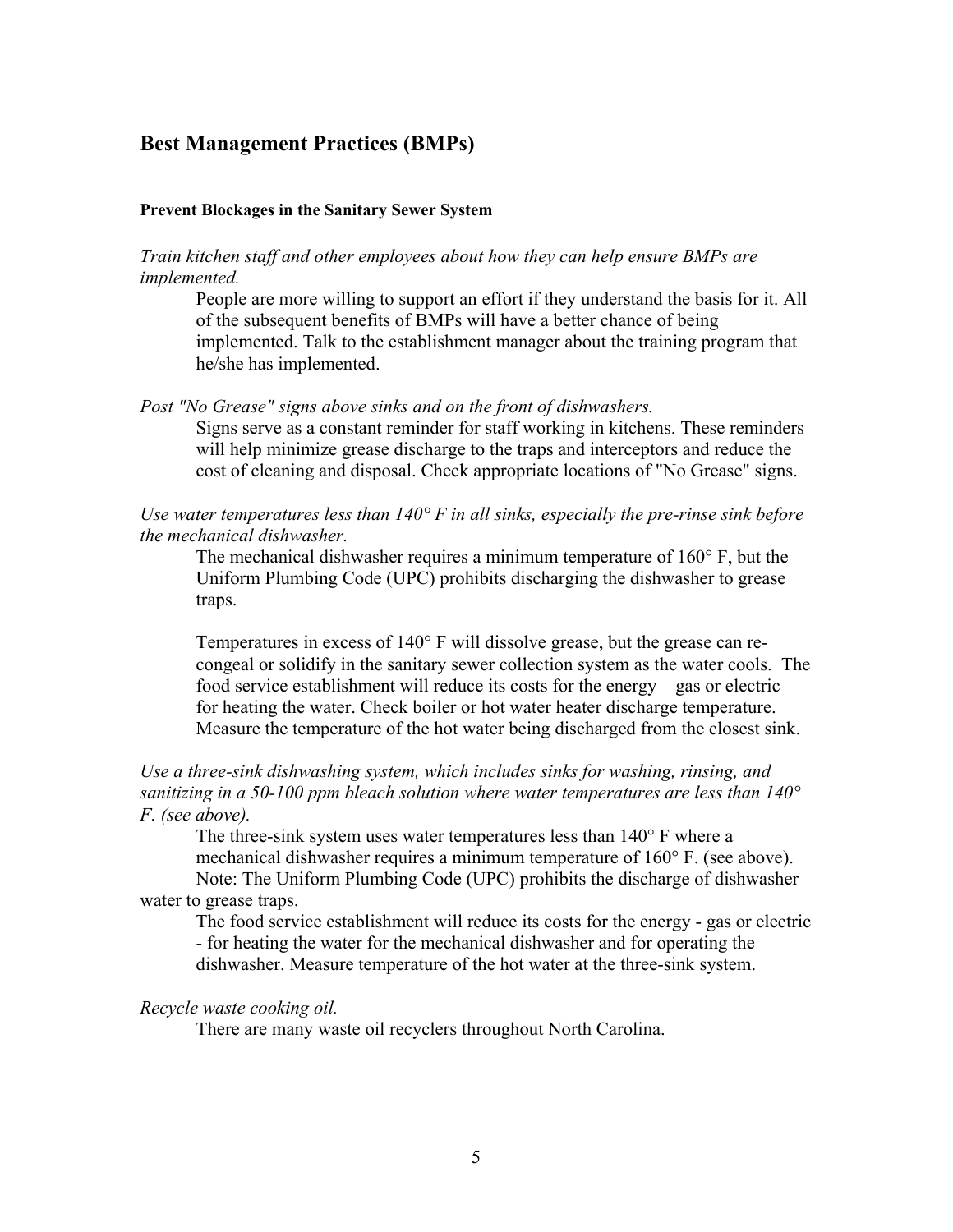#### <span id="page-5-0"></span>*"Dry wipe" pots, pans, and dishware prior to dishwashing.*

The grease and food that remains in pots, pans, and dishware will likely go to the landfill. By "dry wiping" and disposing in garbage receptacles, the material will not be sent to the grease traps and interceptors. This will reduce the amount of material going to grease traps and interceptors, which will require less frequent cleaning, reducing maintenance costs. Observe dishwashing practices.

*Dispose of food waste by recycling and/or solid waste removal.* 

Some recyclers will take food waste for animal feed. In the absence of such recyclers, the food waste can be disposed as solid waste in landfills by solid waste haulers. Recycling of food wastes will reduce the cost of solid waste disposal. Solid waste disposal of food waste will reduce the frequency and cost of grease trap and interceptor cleaning. Inspect grease traps and interceptors for food waste accumulation. Confirm the recycler or solid waste removal company with the establishment manager.

## **Properly Maintain Grease Traps and Interceptors to Prevent Introduction into the Sanitary Sewer System**

#### *Witness all grease trap or interceptor cleaning/maintenance activities to ensure the device is properly operating.*

Grease trap/interceptor pumpers may take shortcuts. If the establishment manager inspects the cleaning operation and ensures it is consistent with the procedures in the section on Grease Trap and Interceptor Maintenance they are more assured of getting full value for their money. The establishment will ensure it is getting value for the cost of cleaning the grease trap or interceptor. Otherwise the establishment may be paying for cleaning more often than necessary.

#### *Clean undersink grease traps weekly.*

If grease traps are more than 50% full when cleaned weekly, the cleaning frequency needs to be increased. Undersink grease traps have less volume than grease interceptors. Weekly cleaning of undersink grease traps by the establishment's own maintenance staff will reduce the cost of cleaning the grease interceptor. If the establishment does not have a grease interceptor, the undersink grease trap is the only means of preventing grease from entering the sanitary sewer system. If the grease trap is not providing adequate protection, installation of a grease interceptor will be required.

#### *Clean grease interceptors routinely.*

Grease interceptors must be cleaned routinely to ensure that grease accumulation does not cause the interceptor to operate poorly. The cleaning frequency is a function of the type of establishment, the size of the interceptor, and the volume of flow discharged by the establishment. Routine cleaning will prevent plugging of the sewer line between the food service establishment and the sanitary sewer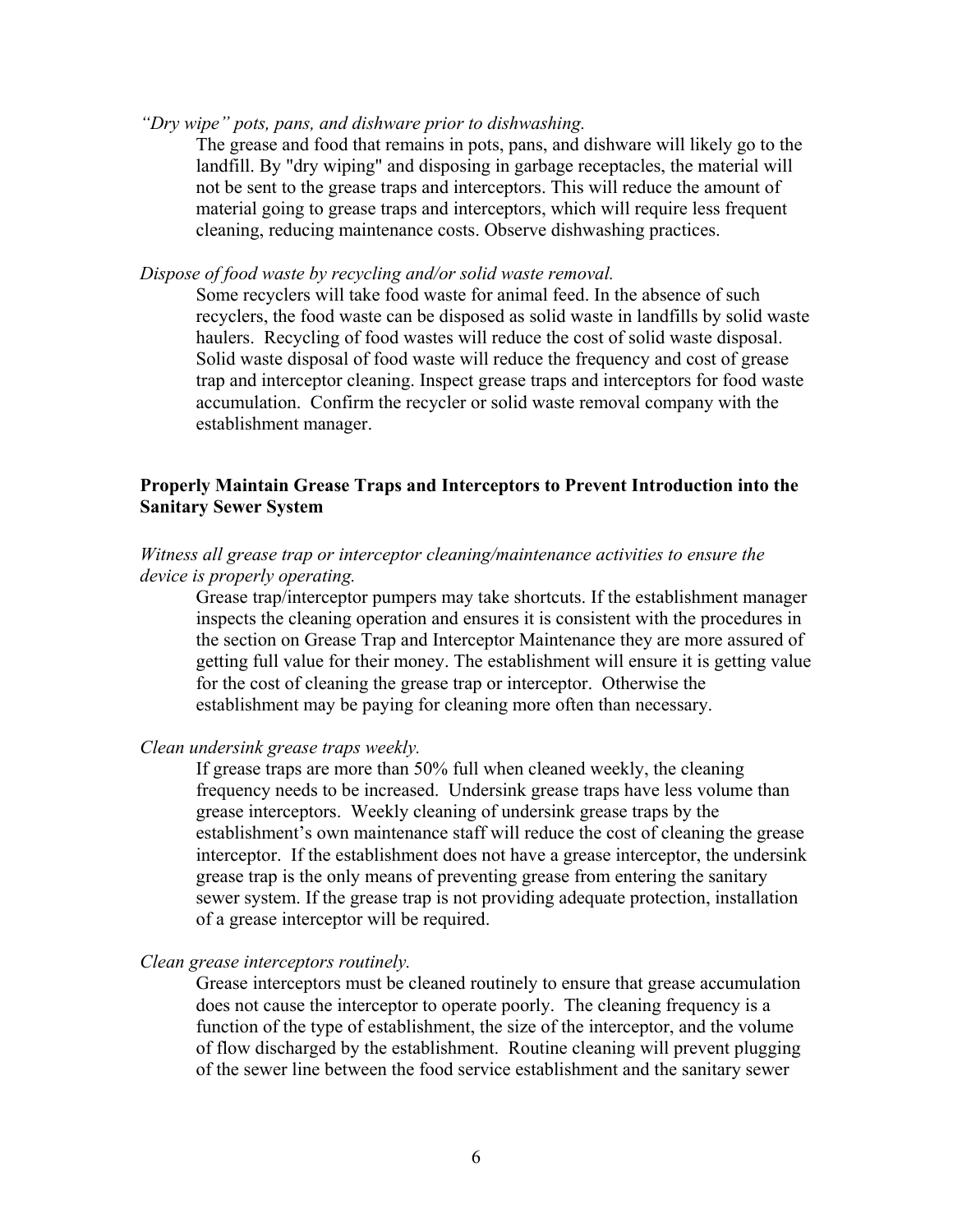system. If the line plugs, the sewer line may back up into the establishment, and the business will need to hire someone to unplug it.

## <span id="page-6-0"></span>*Keep a maintenance log.*

The maintenance log serves as a record of the frequency and volume of cleaning the interceptor. It is required by the pretreatment program to ensure that grease trap/interceptor maintenance is performed on a regular basis. The maintenance log serves as a record of cleaning frequency and can help the establishment manager optimize cleaning frequency to reduce cost. Inspect maintenance log. Provide the establishment with a sample maintenance log if it does not have one. Confirm the maintenance log with the grease hauler identified.

## **Prevent Fats, Oil, and Grease From Entering Creeks and Streams Through the Storm Drain System**

#### *Cover outdoor grease and oil storage containers.*

Uncovered grease and oil storage containers can collect rainwater. Since grease and oil float, the rainwater can cause an overflow onto the ground. Such an overflow will eventually reach the stormwater system and nearby streams. The discharge of grease and oil to the storm drain system will degrade the water quality of receiving streams by adding biological and chemical oxygen demand to the stream. Discharge of grease and oil to the storm drain might also result in legal penalties or fines.

#### *Observe storage area for signs of oil and grease.*

*Inspect containers for covers.* 

*Remove covers to ensure containers have not overflowed and do not have excess water.* 

*Locate grease dumpsters and storage containers away from storm drain catch basins.* 

*Routinely clean kitchen exhaust system filters.* 

If grease and oil escape through the kitchen exhaust system, it can accumulate on the roof of the establishment and eventually enter the storm drain system when it rains. The discharge of grease and oil to the storm drain system will degrade the water quality of receiving streams by adding biological and chemical oxygen demand to the stream. Discharge of grease and oil to the storm drain might also result in legal penalties or fines.

*Inspect roof (if safely accessible) for signs of oil and grease.* 

*Require a maintenance schedule and records for cleaning exhaust filters*.